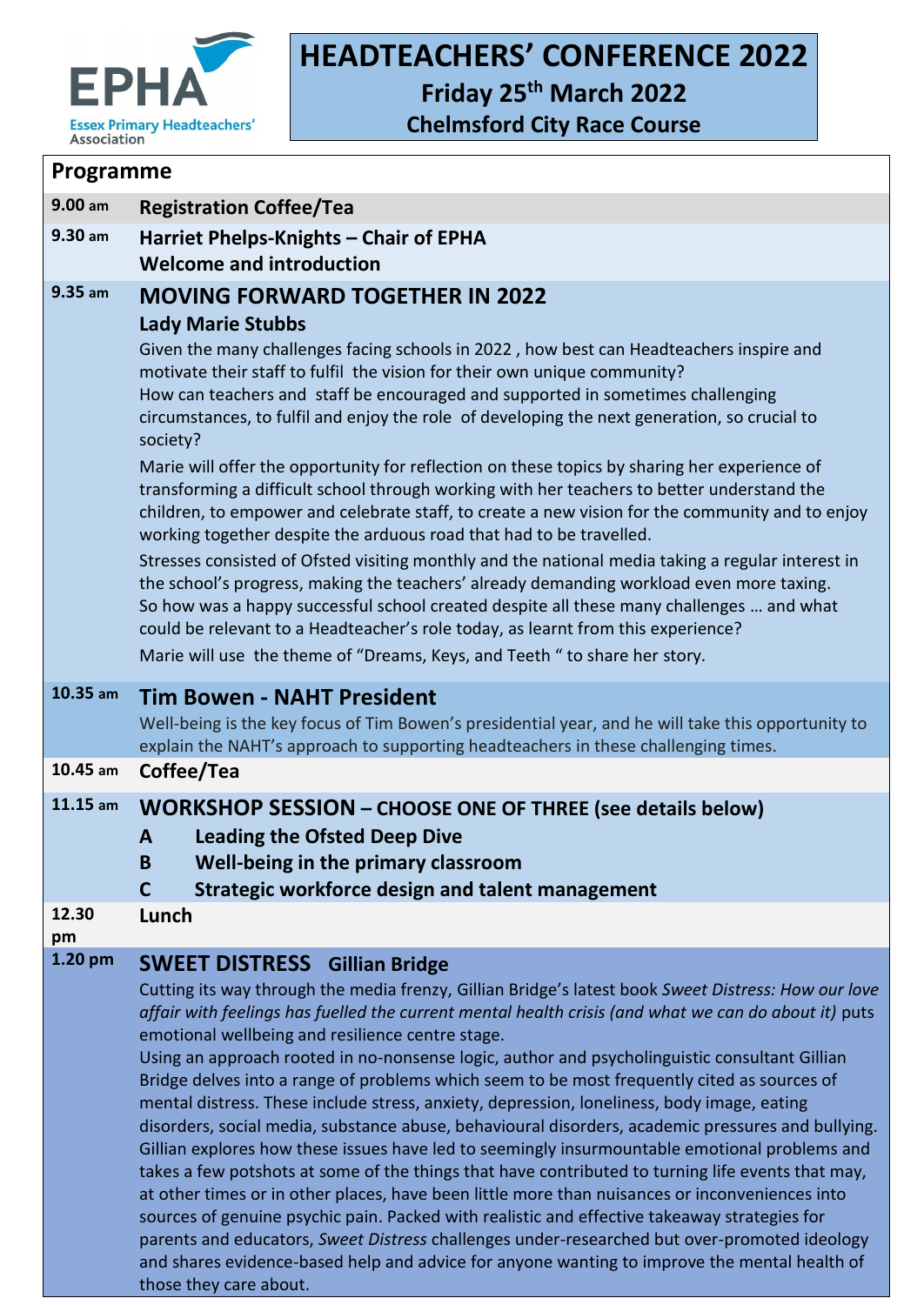| 2.20 pm | <b>Comfort break</b>                                                                                                                                                                                                                                                                                                                                                                                                                               |
|---------|----------------------------------------------------------------------------------------------------------------------------------------------------------------------------------------------------------------------------------------------------------------------------------------------------------------------------------------------------------------------------------------------------------------------------------------------------|
| 2.30 pm | "ABILITY"<br><b>Ben McBean</b><br>Ben McBean is a truly astonishing young man. He survived stepping on a Taliban landmine in<br>2008 and sustained injuries so serious his chances of survival were slim. But he did survive and he<br>has accomplished some amazing remarkable achievements.                                                                                                                                                      |
|         | Brought was brought home on the same flight as Prince Harry, who hailed him a hero, Ben had<br>had to have his left arm and right leg amputated, Despite these horrific injuries Ben managed to<br>remain focused and the biggest part of Ben's rehabilitation was his resilience. It still is.<br>"I'm alive, aren't I? I'm the same person. I'm just missing two limbs, which I lost fighting for my<br>country. How can I complain about that?" |
|         | Ben's speeches are hugely motivating and inspiring. His account of his life so far is one of great<br>courage and sacrifice but Ben is not bitter and his amazing ability to look at life in a positive and<br>uplifting way leaves a lasting impression on every audience.                                                                                                                                                                        |
| 3.30 pm | <b>Close</b>                                                                                                                                                                                                                                                                                                                                                                                                                                       |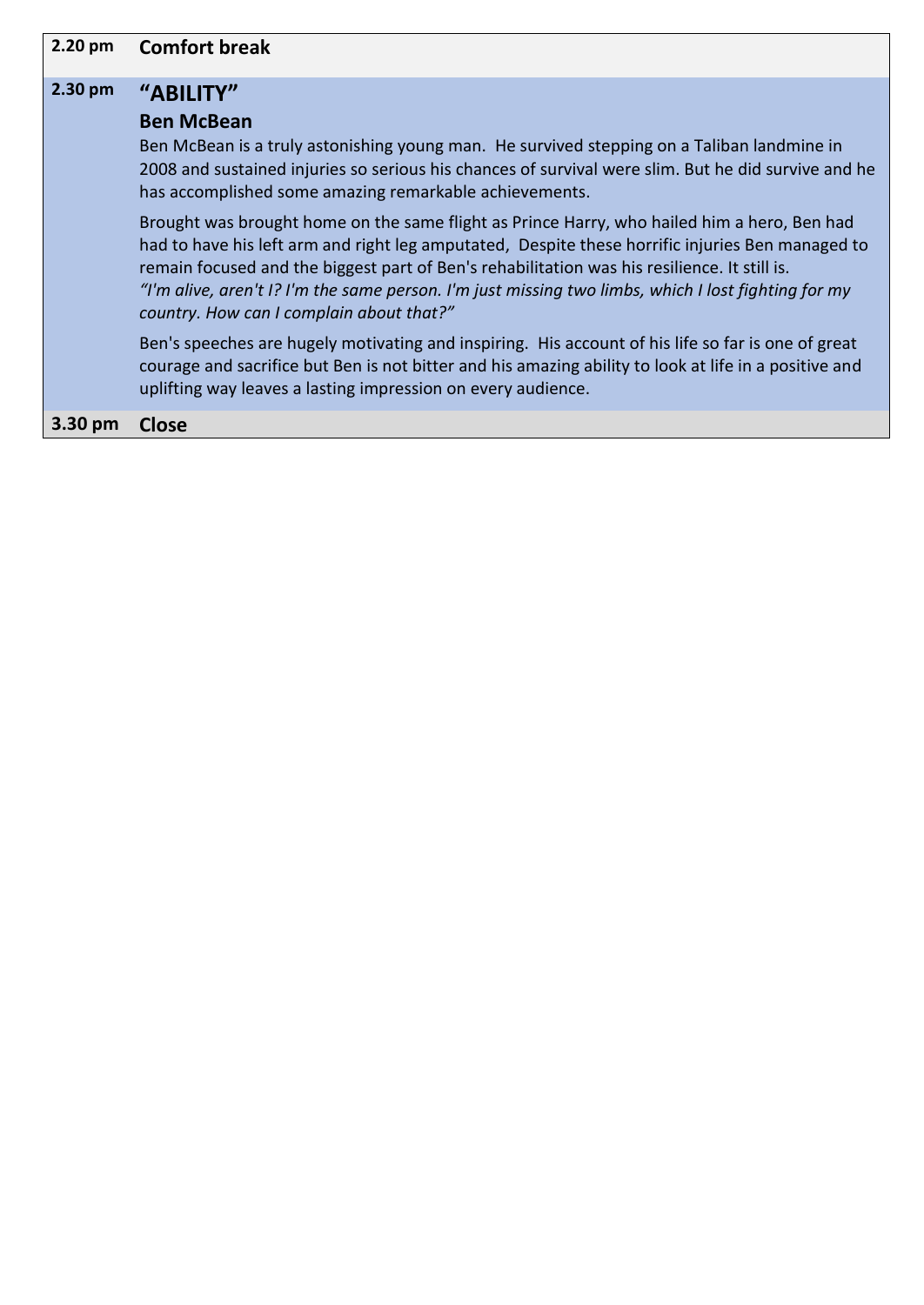# **Workshop Session: a choice of ONE from three**

## **Option A Leading the Ofsted Deep Dive**

The Ofsted Education Inspection Framework was introduced over two years ago, but was derailed by the Covid pandemic. One of the most demanding aspects of the inspection process for all schools is the "deep dive" into curriculum subjects, and arguably this is now even more of a challenge for schools and teachers. This workshop explores how headteachers can help their senior leaders and subject specialists develop their knowledge and understanding of the "deep dive" process, to enable them to present their subject – and the school – in the most positive way, whilst managing the additional workload and tension that an imminent inspection can bring.

Helen Youngman Education is an innovative school improvement company providing inspirational, engaging and motivational training in schools and venues across the United Kingdom. Helen's aim is to inspire leaders and teachers to achieve sustained excellence and outstanding results for the children in their schools.

#### **Session leader: Helen Youngman**

## **Option B Well-being In The Primary Classroom**

Happiness in childhood is the strongest predictor of happiness in adulthood. Evidence shows that teachers have a major impact on children's happiness whilst at school. This workshop, based on Adrian Bethune's award-winning book Well-being in the Primary Classroom, will share evidencebased, practical ideas to weave well-being into your school, not only to help make teachers and their classes happier, but also to help pupils learn better too!

The workshop will cover:

- Creating tribal classrooms how to foster positive relationships and a sense of belonging to maximise learning and aid wellbeing.
- Mindfulness learn what it is (and what it isn't) and how simple practices can help increase focus and improve mental health.
- Rewiring the negativity bias how to rewire our brain's bias towards the negative so that we can notice and savour the small, good things and experience more positive emotions.

### **Session leader: Adrian Bethune**

## **Option C Strategic Workforce Design and Talent Management**

In these challenging and uncertain times, planning the future success of your school is crucial. At the heart of this strategic piece of work are people. Your workforce is the driving force behind success and with a clear workforce plan it's much easier to achieve your goals. This workshop will provide guidance to help you develop a strategic workforce plan through effective talent management and use of the apprenticeship levy. The workshop will cover:

- *The Educational Landscape*
- *Assumptions*
- *Strategic Workforce Design*
- *Talent Management and Succession Planning*
- *Case Study with an Essex headteacher who has participated in the Masters*
- *Designing a Plan*

### **Session leader: Gareth Alcott**